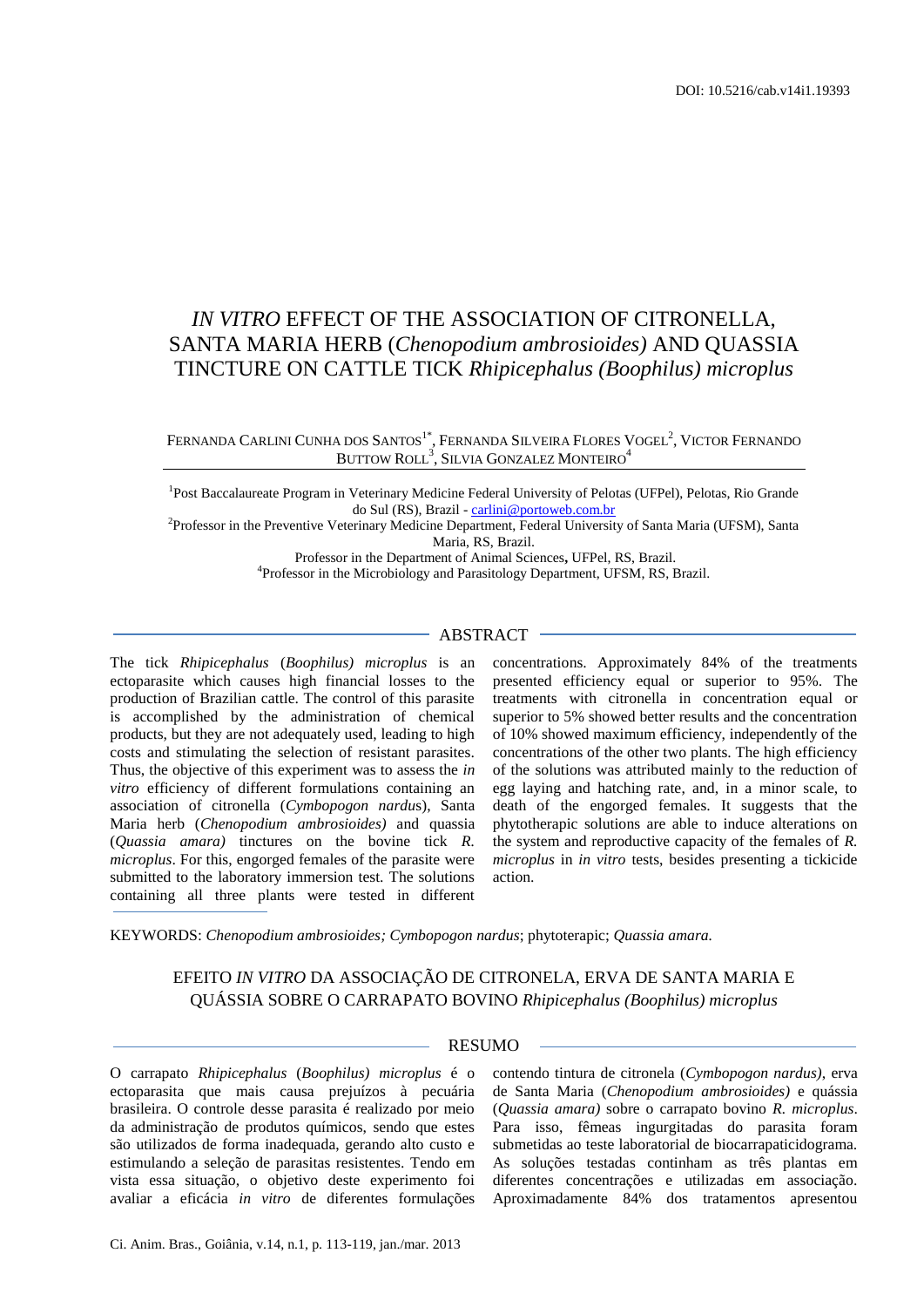eficiência igual ou superior a 95%. Os tratamentos que continham citronela em concentração igual ou superior a 5% apresentaram melhores resultados e a concentração de 10% apresentou máxima eficiência, independente das concentrações da quássia e da erva de Santa Maria. A alta eficácia das soluções foi atribuída principalmente à

redução na postura dos ovos e na taxa de eclosão da postura, e em menor escala à morte das teleóginas. Isso sugere que as soluções contendo os três fitoterápicos provocam alteração no sistema e na capacidade reprodutiva das fêmeas de *R. microplus* e também apresenta ação carrapaticida em testes *in vitro*.

#### PALAVRAS-CHAVE: *Chenopodium ambrosioides; Cymbopogon nardo*; fitoterapia; *Quassia amara.*

#### INTRODUCTION

Worldwidely, the tick *Rhipicephalus (Boophilus) microplus* generates high damages and costs to cattle raising. These damages are mainly attributed to weight loss, low food conversion, decreasing milk production, leather quality loss, toxicosis, skin lesions that favors myiasis, anemia and transmission of intracellular pathogens. High tick infestation can also lead animals to death (BRESCIANI et al., 2003). The control of this parasite is based on intensive use of chemical products, resulting in high costs and residues in flesh and milk, which are harmful to the animal and to the environment. Besides these aspects, the use of chemical products in large scale can harm the future control of this parasite, because of quick selection and multiplication of resistant strains (FRAGA et al., 2003). The resistance to these drugs is one of the most serious problems of the animal productive chain (MOLENTO, 2004). The development of chemoresistance to organophosphorated substances, pyretroids and amidines, impairs cattle production, thus the research of alternative ways of control is necessary. Herbal medicine has been shown as a promissory and feasible alternative, due to the great variability of plant species, low cost and easy availability in certain regions (AGNOLIN et al., 2010).

Citronella is a medicinal plant from the Poacea family whose compounds, geraniol, eugenol, citronellal and limonene, act on insects (SHASANY et al., 2000). The medicinal plant quassia is from the Simarubaceas family and it is constituted of resin, mucilage, pectin and tannins, sugar, alkaloids, essential oil, resinous and pectinous matter, being used in popular culture in digestive disorders and as food additive (MELLO et al., 2009). Santa Maria herb (*Chenopodium ambrosioides*) is known in popular medicine for its possible anthelmintic effect.

The objective of this study was to evaluate the efficiency of associations containing citronella (*Cymbopogon nardus*), Santa Maria herb (*Chenopodium ambrosioides*) and quassia (*Quassia amara*) tinctures on the tick *R. microplus*, in *in vitro* experimentations.

# MATERIAL AND METHODS

The *in vitro* tests were conducted at the Laboratory of Parasitic Diseases of the Federal University of Santa Maria (UFSM), State of Rio Grande do Sul (RS), Brazil. The engorged females of *R. microplus* were collected in naturally infested cattle from a farm located in Santa Maria, RS. The animals had not been treated with antiparasitic drugs for 60 days. Previously to this experiment, in this farm, engorged female immersion tests had already been carried out with amitraz and cypermethrin and the ticks were considered resistant (efficiency inferior to 95%, according to the Brazilian law) to both of the drugs.

The engorged females collected from the cattle were taken to the laboratory, where they were washed in water, dried in towel paper and separated into 14 treatments. The treatments were constituted by different concentrations of the tinctures, adapted from a commercial formulation available for use against the tick *Rhipicephalus sanguineaus* in dogs*.* The tinctures of citronella, Santa Maria herb and quassia came from the Schraiber Laboratory, Carapicuíba, São Paulo. We used different concentrations of the three plants in association for the treatment groups, according to Table 1, which contains the concentration of each plant individually. To complete the total volume, alcohol 70º was added to the solutions. It was used only distilled water for the control group.

The engorged female immersion test was performed following the technique described by DRUMMOND et al. (1973). For each individual treatment, 10 engorged females were used. They were immersed in 20 mL of the solution correspondent to each treatment for 5 minutes. After the immersion, the engorged female were dried in towel paper and fixed using adherent tape in Petri plates, previously identified. After that, they were taken to an acclimatized incubator, regulated at the temperature of 27 ºC and relative humidity superior to 80%, for 14 days. After the egg laying period (Figure1), the total amount of eggs was weighted and 0.3 grams of this content was transferred to test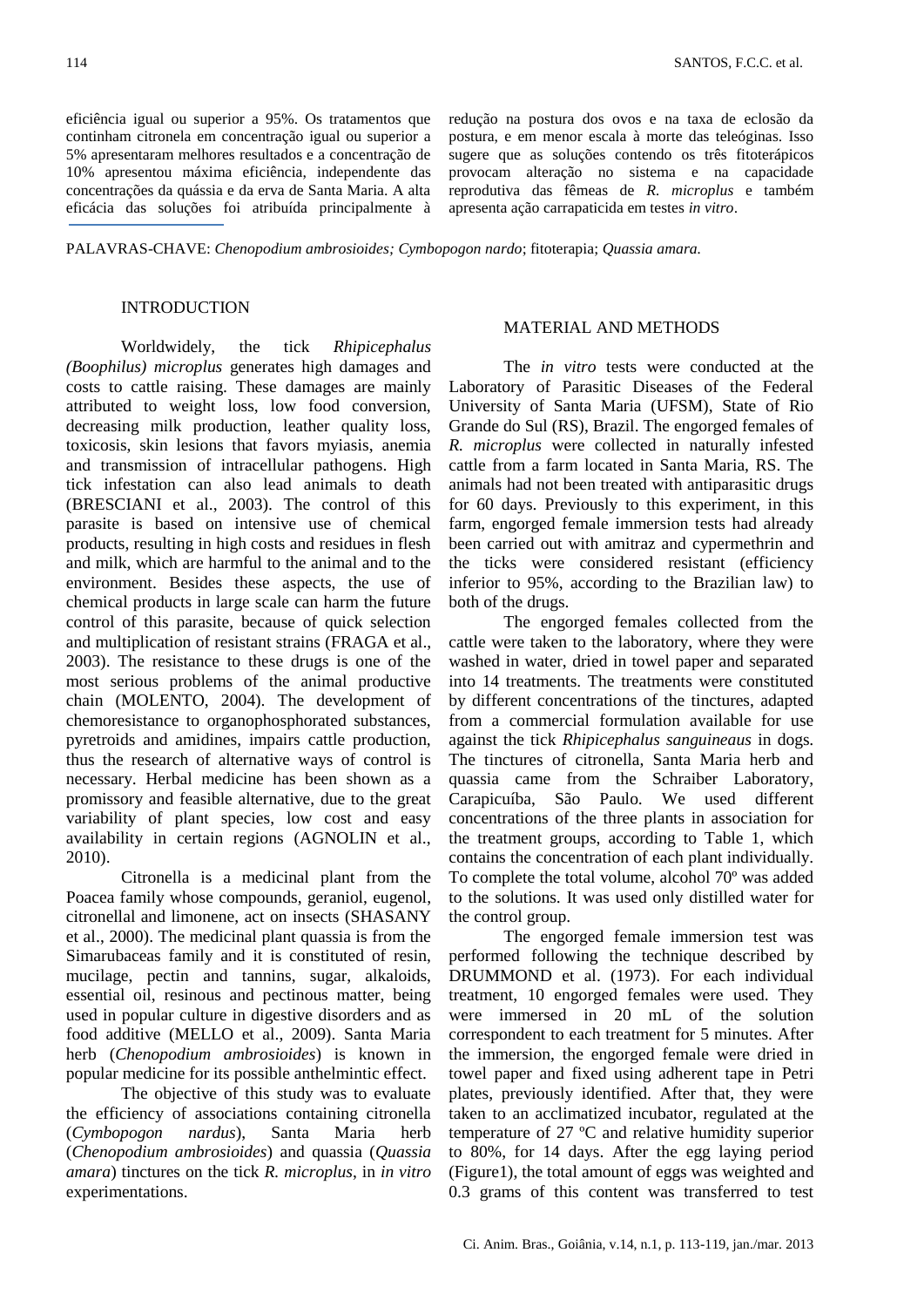tubes, sealed with hydrophobic cotton and taken again to the incubator, where they were kept for 26 days. After the incubation period of the eggs, the

reading of the percentage of hatchability was performed (Figure 2).



Figure 1. Engorged females of *Rhipicephalus (Boophilus) microplus* performing complete egg laying in *in vitro* tests.



Figure 2. Larvae of *Rhipicephalus (Boophilus) microplus* in *in vitro* tests*.*

All the treatments were performed in triplicate and the results were obtained through their averages. The data obtained during the *in vitro* test was used to calculate the Reproductive Efficiency (ER) and the Efficiency of Treatment (ET), using the following formulas, described by DRUMMOND et al. (1973).

$$
ER = \frac{Egg weight x\% \text{ hacthing} \times 20000}{Engorged female weight}
$$

$$
ET = \frac{(ET \text{ control} - ET \text{ treated}) \times 100}{ET \text{ control}}
$$

Statistical analysis was accomplished by the polynomial regression test and nonparametric test by Kruskal-Wallis with comparison of the treatments by Student-Newman-Keuls. Difference of p<0.05 were considered significant.

### RESULTS AND DISCUSSION

The laying inhibition, larvae eclosion and efficiency rate of the treatments are described on Tables 1 and 2.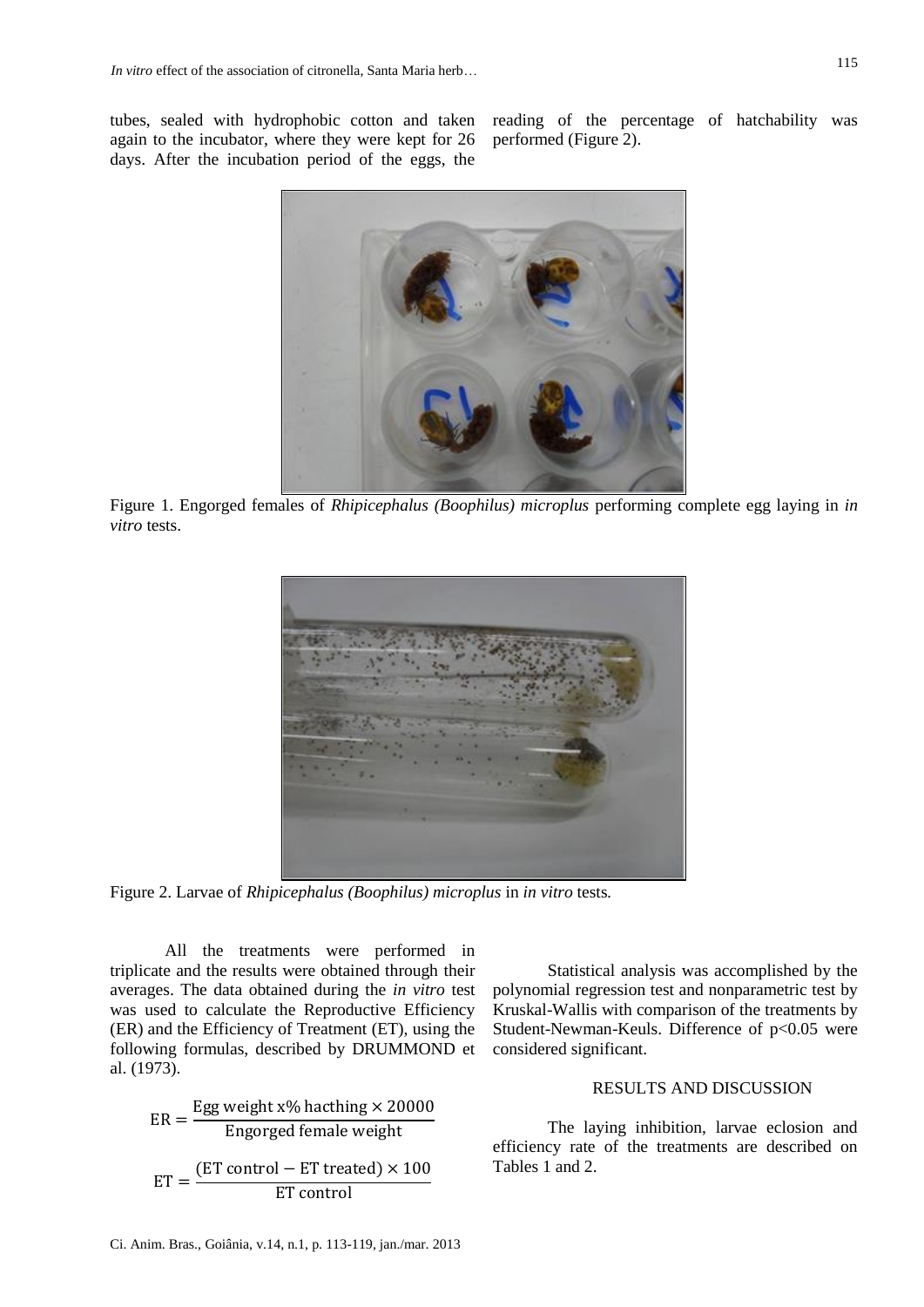| Table 1. Percentage averages (%) of laying inhibition (LI), larvae eclosion (LE), and efficiency of the      |  |
|--------------------------------------------------------------------------------------------------------------|--|
| treatment (ET) of the formulations containing different concentrations of the tinctures of citronella, Santa |  |
| Maria herb (SM) and quassia used in association, according to treatment on the tick <i>Rhipicephalus</i>     |  |
| <i>(Boophilus) microplus in in vitro tests</i>                                                               |  |

| <b>TREATMENT</b> | <b>CITRONELLA</b> | <b>SM</b> | <b>QUASSIA</b> | LI               | LE               | ET               |
|------------------|-------------------|-----------|----------------|------------------|------------------|------------------|
| I                | 10                | 20        | 20             | 45               | $\boldsymbol{0}$ | 98               |
| $\mathbf{I}$     | 20                | 40        | 40             | 100              | $\boldsymbol{0}$ | 100              |
| III              | 20                | 20        | 20             | 100              | $\boldsymbol{0}$ | 100              |
| IV               | 10                | 40        | 20             | 96               | $\boldsymbol{0}$ | 100              |
| V                | 10                | 20        | 40             | 100              | $\boldsymbol{0}$ | 100              |
| VI               | 5                 | 10        | 10             | 90               | $\boldsymbol{0}$ | 100              |
| <b>VII</b>       | 5                 | 20        | 20             | 70               | 28               | 95               |
| <b>VIII</b>      | 10                | 10        | 20             | 100              | $\boldsymbol{0}$ | 100              |
| IX               | 10                | 20        | 10             | 96               | $\boldsymbol{0}$ | 100              |
| X                | 2.5               | 5         | 5              | 23               | 80               | 36               |
| XI               | 2.5               | 20        | 20             | 13               | 79               | 31               |
| XII              | 10                | 5         | 20             | 93               | $\boldsymbol{0}$ | 100              |
| XIII             | 10                | 20        | 5              | 100              | $\boldsymbol{0}$ | 100              |
| XIV              | $\boldsymbol{0}$  | 0         | 0              | $\boldsymbol{0}$ | 100              | $\boldsymbol{0}$ |

The result of F test for the linear regression model was significant (P=0.003) for citronella tincture evaluated separately, according to the laying inhibition data, as in the equation  $y = 32.7 + 4.55x$ , showing that the increment on the laying inhibition can be obtained with growing dosages up to 20% of this plant. When the effect of the tinctures of Santa Maria herb and quassia were evaluated separately, no polynomial regression adjustment was verified, indicating that the laying inhibition in this case cannot be statistically explained by the isolated effect of these medicinal plants.

The result of the F test for the polynomial regression model indicated that solutions containing up to 10% of citronella demonstrated a linear increase in the efficiency of treatment  $(y = 9.03205 + 14.6881x - 0.513573x^2P=0.0001)$ . From 10 to 20% of citronella the efficiency of treatment remains from 98 to 100%. These results indicate that 10% of citronella would be enough in order to obtain 100% of efficiency in *in vitro* evaluations. The result of F test for the polynomial regression model indicates that it was the cubic model that best adjusted to estimate the efficiency of Santa Maria herb  $(y = -0.51 + 18.4879x - 1.00088x^{2} + 0.015X^{3}$  P=0.04  $R^2$ =59.3%). These data show that the increase in the concentration of this plant shows an oscillator result,

indicating that the efficiency of this product depends on the concentrations of the other tinctures evaluated together.

The result of F test for the analysis of the efficiency of the quassia tincture showed the same prediction model as Santa Maria herb ( $y = -0.51 +$  $18.4879x - 1.00088x^2 + 0.015X^3P = 0.04 R^2 = 59.3\%$ . It occurred due to the inclusion levels and the results obtained were the same for both tinctures, even though they were in different combinations with citronella (Figure 3).

In this experiment, 84% (11/13) of the treatments presented efficiency equal to or above 95%, and only 16% (2/13) presented efficiency below 90%. Approximately 69% (9/13) of the engorged female had 90% of their laying inhibited and 76% (10/13) of the larvae did not eclode, thus new larvae population was not generated. These results are significant, evidencing the *in vitro* tickicide action of citronella, Santa Maria herb and quassia tinctures. Treatment VI was considered the most effective, because it had lower concentration of the tinctures (25% of tincture and 75% of alcohol) and maximum efficiency. Treatments X and XI presented efficiency inferior to 40%, and it can be attributed to the lower citronella concentration  $(2.5\%)$ .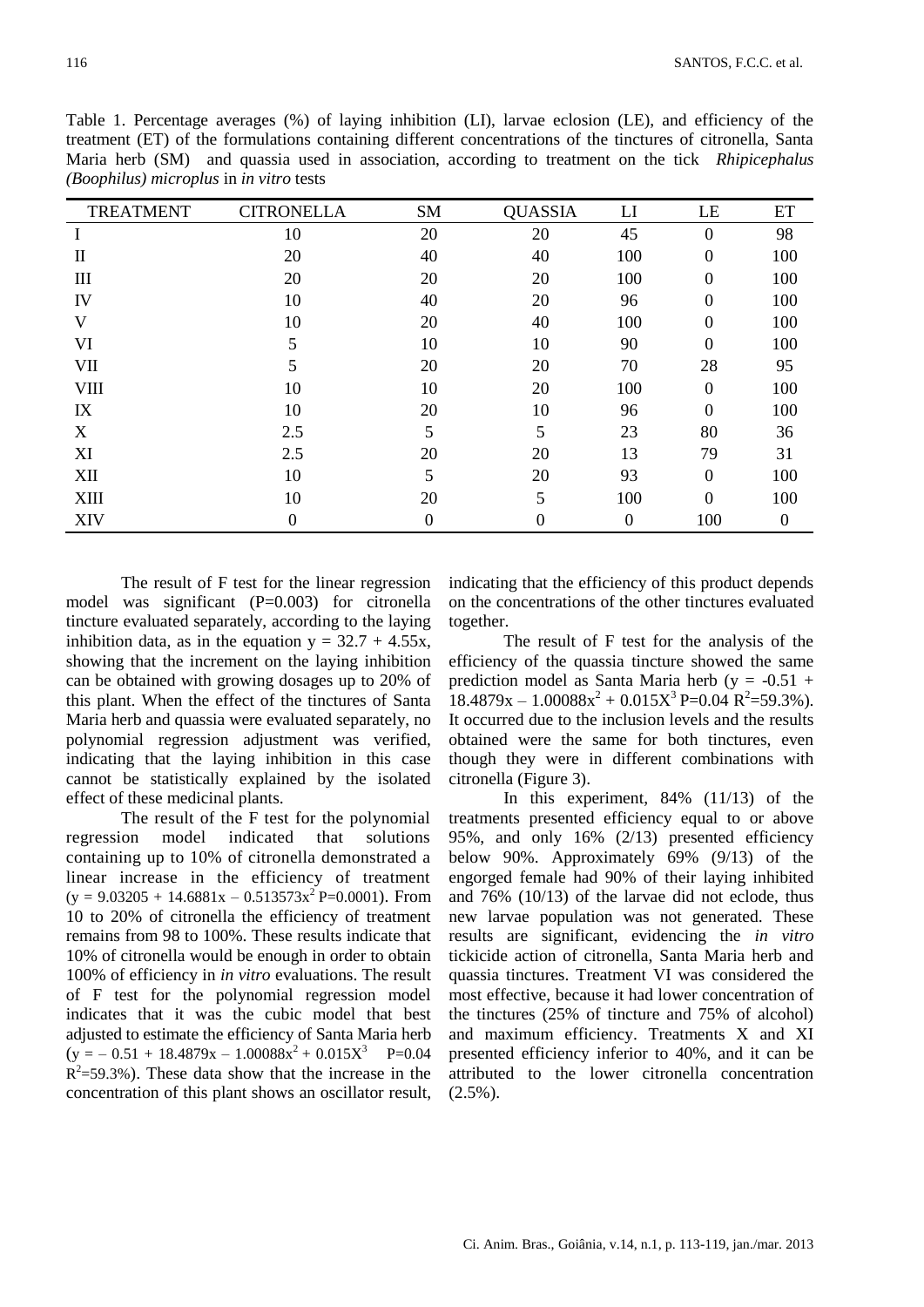Table 2. Probabilities of significant difference among treatments with different formulations containing citronella, Santa Maria herb (SM) and quassia tincture and for the variable Efficiency of Treatment on the tick *Rhipicephalus (Boophilus) microplus* in *in vitro* tests

|              | Citronella SM Quassia I II |              |                  |             | III         | IV | V            | VI           | VII          | VIII IX        |              | X                                              | ΧI                | XII          | XIII          | <b>XIV</b>     |
|--------------|----------------------------|--------------|------------------|-------------|-------------|----|--------------|--------------|--------------|----------------|--------------|------------------------------------------------|-------------------|--------------|---------------|----------------|
| $\bf{I}$     | 10                         | 20           | 20               |             |             |    |              |              |              |                |              | x 0.57 0.57 0.57 0.57 0.57 0.28 0.57 0.57 0.10 | 0.12              | 0.57         |               | $0.57$ $0.04*$ |
| $\mathbf{I}$ | 20                         | 40           | 40               | $\mathbf X$ | 1           |    | 1            | 1            | 0.10         | $\mathbf{1}$   | $\mathbf{1}$ | 0.02                                           | 0.03              | 1            | 1             | $\overline{0}$ |
| III          | 20                         | 20           | 20               |             | $\mathbf X$ | 1  | $\mathbf{1}$ | $\mathbf{1}$ | 0.10         | $\overline{1}$ | $\mathbf{1}$ | 0.02                                           | 0.03              | 1            | 1             | $\mathbf{0}$   |
| IV           | 10                         | 40           | 20               |             |             | X  | $\mathbf{1}$ | 1            | 0.10         | $\overline{1}$ | $\mathbf{1}$ | 0.02                                           | 0.03              | 1            | 1             | $\theta$       |
| V            | 10                         | 20           | 40               |             |             |    | X            | 1            | 0.10         | $\overline{1}$ | $\mathbf{1}$ |                                                | $0.02 \quad 0.03$ | 1            | 1             | $\mathbf{0}$   |
| VI           | 5                          | 10           | 10               |             |             |    |              | $\mathbf{x}$ | 0.10         | $\overline{1}$ | $\mathbf{1}$ | 0.02                                           | 0.03              | 1            | 1             | $\theta$       |
| VII          | 5                          | 20           | 20               |             |             |    |              |              | $\mathbf{X}$ |                |              | $0.10\ 0.10\ 0.5$                              | 0.6               | 0.1          | 0.1           | 0.3            |
| VIII         | 10                         | 10           | 20               |             |             |    |              |              |              | X              | $\mathbf{1}$ |                                                | $0.02* 0.03*$     | 1            | 1             | $\theta$       |
| IX           | 10                         | 20           | 10               |             |             |    |              |              |              |                | $\mathbf{X}$ |                                                | $0.02* 0.03*$     | $\mathbf{1}$ | 1             | $\Omega$       |
| X            | 2.5                        | 5            | 5                |             |             |    |              |              |              |                |              | $\mathbf{X}$                                   | 0.9 <sub>z</sub>  |              | $0.02* 0.02*$ | 0.6            |
| XI           | 2.5                        | 20           | 20               |             |             |    |              |              |              |                |              |                                                | $\mathbf{x}$      |              | $0.03* 0.03*$ | $0.6^{\circ}$  |
| XII          | 10                         | 5            | 20               |             |             |    |              |              |              |                |              |                                                |                   | X            | 1             | $\theta$       |
| XIII         | 10                         | 20           | 5                |             |             |    |              |              |              |                |              |                                                |                   |              | $\mathbf X$   | $\theta$       |
| <b>XIV</b>   | $\mathbf{0}$               | $\mathbf{0}$ | $\boldsymbol{0}$ |             |             |    |              |              |              |                |              |                                                |                   |              |               | $\mathbf X$    |

\* Difference of p<0.05 were considered significant.

The results of this experiment demonstrated high *in vitro* efficiency of the association of citronella, Santa Maria herb and quassia on engorged females of *R. microplus*. They also suggest that citronella plays a more relevant role than the other plants, altering mainly egg laying and larvae eclosion. The females that succeeded in laying eggs showed high rate of infertile laying, indicating a harmful activity of the plants on the reproduction of the engorded female, with consequent reduction of the offspring. Moreover, most of the females that did not lay were dead, indicating tickicide activity as well.

There are few reports using citronella, Santa Maria herb and quassia in association against cattle tick; however, there are many works presenting evidence of use of these plants separately in herbal medicine. The main uses of quassia, as a medical plant, are in the treatments of ascariasis, arthropods, and skin lesions caused by *Leishmania* (*Viannia*) *braziliensis* (FRANÇA et al., 1996), in the control of domestic plagues, in the inhibition of the soil fungi and insects development, such as *Scrobipalpula absoluta* and *Spodoptera frugiperda,*and in the relief of abdominal pain and the flu (MOREIRA et al., 2002). Quassia presents medicinal action on several diseases, including parasitical (LEV & AMAR, 2002), stimulating researches about its use against ectoparasites. This plant was widely used in the elaboration of natural insecticides in Europe and the United States; however, its use decreased with the forthcoming of synthetic insecticides. A long time ago, LE COINTE (1947) was already aware of the insecticide action of the quassia extracts impregnated in fly-catcher paper, and also of its use as substitute for hop in brewing. The property to kill flies stimulated researches about its action on other ectoparasites.

The Santa Maria herb stands out because it presents repellent activity (NOVO et al*.*, 1997; MAZZONETTO & VENDRAMIN, 2003) and insecticide activity (MAZZONETTO & VENDRAMIN, 2003). Its use is due to the presence of high rates of ascaridol in the seeds, leaves and stem. The essential oil of this plant has 90% of ascaridol, and it seems that this compound is responsible for its action against insects.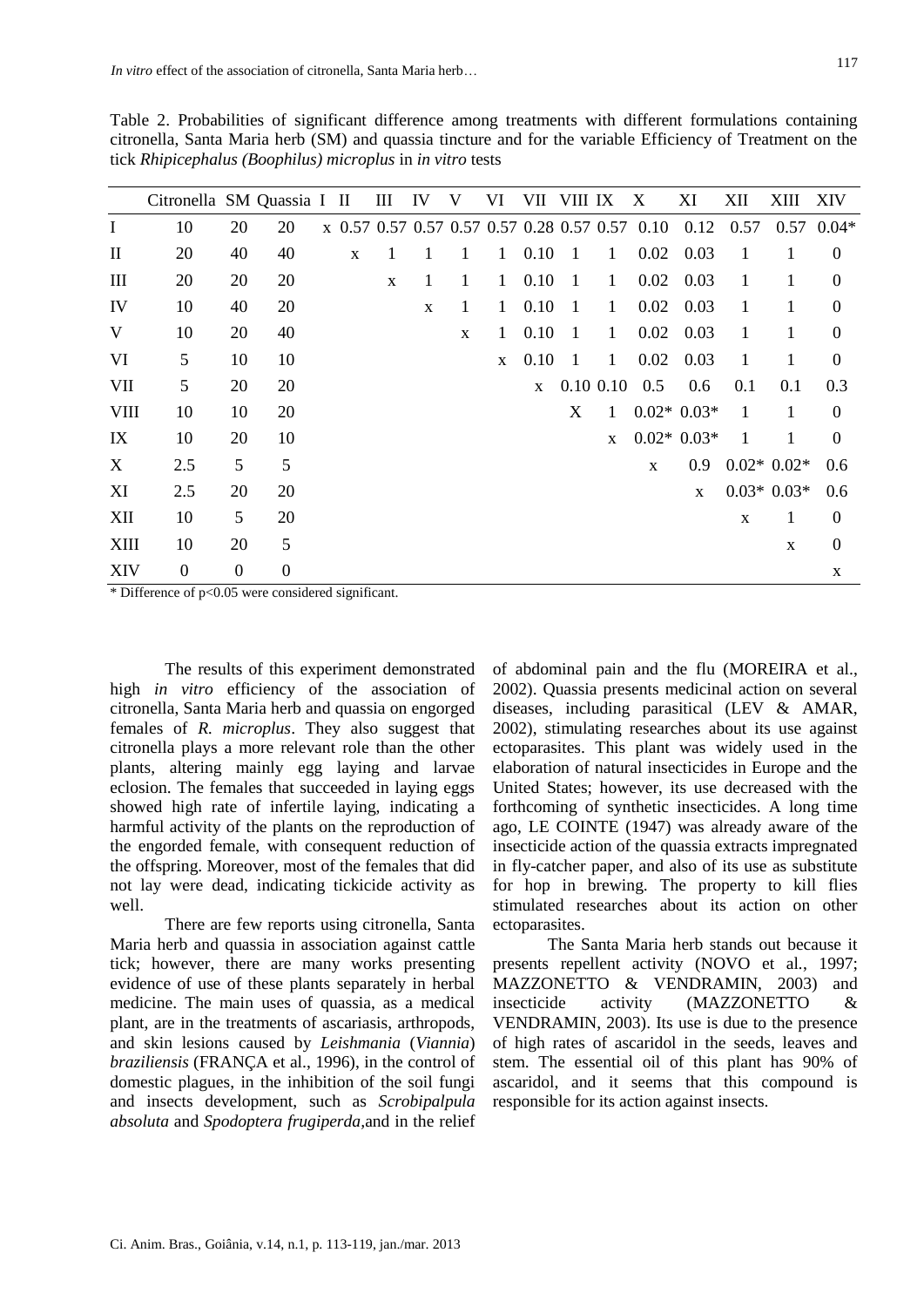

Figure 3. Adjustment of the regression equation to estimate the efficiency of the treatment (ET) on engorged female of *Rhipicephalus (Boophilus) microplus*, according to different concentrations of citronella, quassia and Santa Maria herb tinctures in association.

Studies made with distilled substances from citronella leaves demonstrated high tickicide action, both in larvae and adult females (CHUNGSAMARNYART & JIWAJINDA, 1992). Researchers conducted with citronella oil demonstrated its action as insecticide and repellent to mosquitoes and flies (RAJA et al., 2001). VERÍSSIMO & PIGLIONE (1998) observed that the natural citronella essence can act as a repellent to *R. microplus* larvae. In the present study, solutions with higher concentrations of citronella obtained superior efficiency rates, indicating a greater action of this medical plant on the cattle tick. The concentration with 10% of this plant obtained 100% of efficiency. The statistical tests support the idea that the action of citronella can be explained separately in the treatments, contrary to the other two plants.

Regarding the *in vitro* use of citronella, OLIVO et al. (2008) tested its oil obtained from fresh leaves by the distillation process and concluded that this plant had acaricidal activity. Most of the treatments obtained high efficiency related to the increase of citronella concentration. COSTA et al. (2008) found in their *in vitro* experiments that there was 100% of mortality of the engorged female immersed for 10, 20 and 40 minutes in citronella extract at 20%. In the study, the authors evaluated treatments with significant quantity of citronella in order to obtain high tickcide action and similar results were obtained in the present experiment that also points to the tickcide activity of this plant. These properties are attributed to the presence of volatile substances in its leaves such as citronellal, eugenol, geraniol and limonene, among